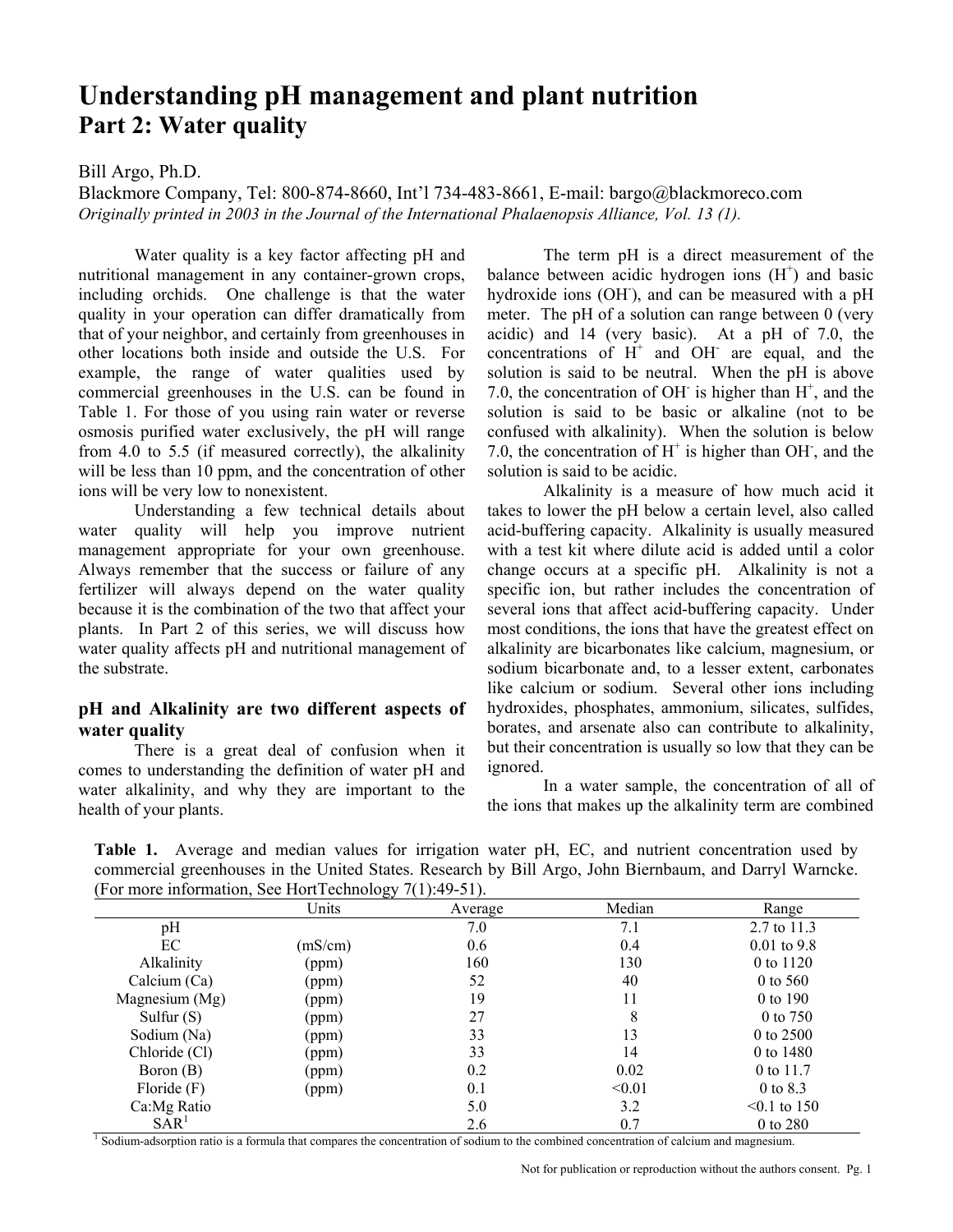and reported as equivalents of calcium carbonate (CaCO3, which is the main component of lime). Alkalinity can therefore be thought of as the "liming content" of the water. The units used to report alkalinity can be parts per million (ppm), mg/liter, or millequivalents (meq.).

# **Water alkalinity has a big effect on substratepH.**

 When it comes to managing the pH of a substrate, the alkalinity concentration has a much greater effect than does water pH. Alkalinity (calcium bicarbonate, magnesium bicarbonate, and sodium bicarbonate) and limestone (calcium and magnesium carbonate) react very similarly when added to a substrate. And just like too much limestone, the use of irrigation water containing high levels of alkalinity can cause the pH of the substrate to increase above acceptable levels for healthy plant growth.

 For example, a limestone incorporation rate of 5 pounds per cubic yard will supply approximately 100 meq of limestone per 6 inch (15-cm) pot. Applying 16 fluid ounces (0.5 liters) of water containing 250 ppm alkalinity to that 6 inch pot will supply about 2.5 meq of lime. That does not sound like much until you consider that after 10 irrigations you have effectively increased the limestone incorporation rate by 25%. Even if you are using a completely inert substrate, the liming effect that high alkalinity water has will cause your substrate pH to increase to unacceptable levels.

### *Units of measure for alkainity*

The concentration of alkalinity (or any other plant nutrient) can be expressed a number of different ways.

- 1) Parts per million (ppm or mg/liter). The term ppm is a weight per weight ratio. One part per million is equivalent to 1 unit of something dissolved in a million units of something else. In the case of anything dissolved in water, 1 ppm is equal to 1 mg per  $1,000,000$  mg (or  $1$  Kg =  $1$  liter) of water. So,  $1$ ppm is equal to 1 mg/liter. A 1% solution (1 unit in 100 units) is equivalent to 10,000 ppm.
- 2) Milliequivalent (mEq./liter). The term mEq./liter is a chemistry term that is not only dependent on a materials concentration, but also on its molecular weight and charge. In the case of alkalinity, 50 ppm (or mg/liter)  $CaCO<sub>3</sub>$  equals 1 meq/liter  $CaCO<sub>3</sub>$ . Sometimes the concentration of bicarbonates is also reported on a water test from a commercial laboratory. In most cases, bicarbonate makes up most of the alkalinity. The relationship is 61 ppm bicarbonate equals 1 meq alkalinity.
- 3) Grains per gallon (gpg): An outdated term for expressing concentration. 1  $gpg = 17.1$  ppm

 To compare the effect of water pH or alkalinity on the ability to raise pH (or neutralize acid) in a medium, 50 ppm alkalinity (which is a low alkalinity) would be similar to having a water with pH 11 (i.e. an extremely high pH). A water with a pH of 8.0 would have the same effect on substrate pH as an alkalinity concentration of only 0.05 ppm (i.e., almost nothing).

# **Don't ignore water pH**.

 Water pH is still important for crop management. Even though it has little impact on the substrate, water-pH does affect the solubility of fertilizers, and the efficacy of insecticides and fungicides before you apply it to the crop. Generally, the higher the water pH, the lower the solubility of these materials.

# **Minimizing the effects of high alkalinity**

 The common problems associated with high alkalinity result from its tendency to increase substratepH. High substrate-pH can causes micronutrient deficiency in container grown crops because micronutrient solubility decrease as the substrate pH increases.

 In commercial greenhouses, the most common method for minimizing the "liming effect" of high alkalinity is to add a strong mineral acid (usually sulfuric acid or phosphoric acid) directly to the irrigation water. As the pH of the water decreases, some of the alkalinity is neutralized. The ideal alkalinity concentration will depend on the type of fertilizer being used (to be covered in Part 3). All of the alkalinity has been neutralized when the pH of the water reaches 4.5. For more information on injecting strong mineral acids into irrigation water, you can download the "acid addition calculator" from Purdue University and North Carolina State University at www.ces.ncsu.edu/depts/hort/floriculture/software/alk.h tml.

 For small greenhouse operations and hobbyists, strong mineral acids are very difficult and dangerous to use. Difficult because these acids are highly concentrated and therefore are difficult to add to a small volume of water, and dangerous because small greenhouses and hobbyists typically lack the specialize equipment needed to safely add acid to water. Some acids should never be considered, like anhydrous hydrochloric acid or anhydrous acetic acid because they not only are caustic, but are also fuming acids, which make them extremely dangerous to handle. Nitric acid is especially dangerous and should never be considered.

 There are alternatives to adding mineral acids for alkalinity control. The first is using a weaker, organic acid, like citric acid. Citric acid is available in a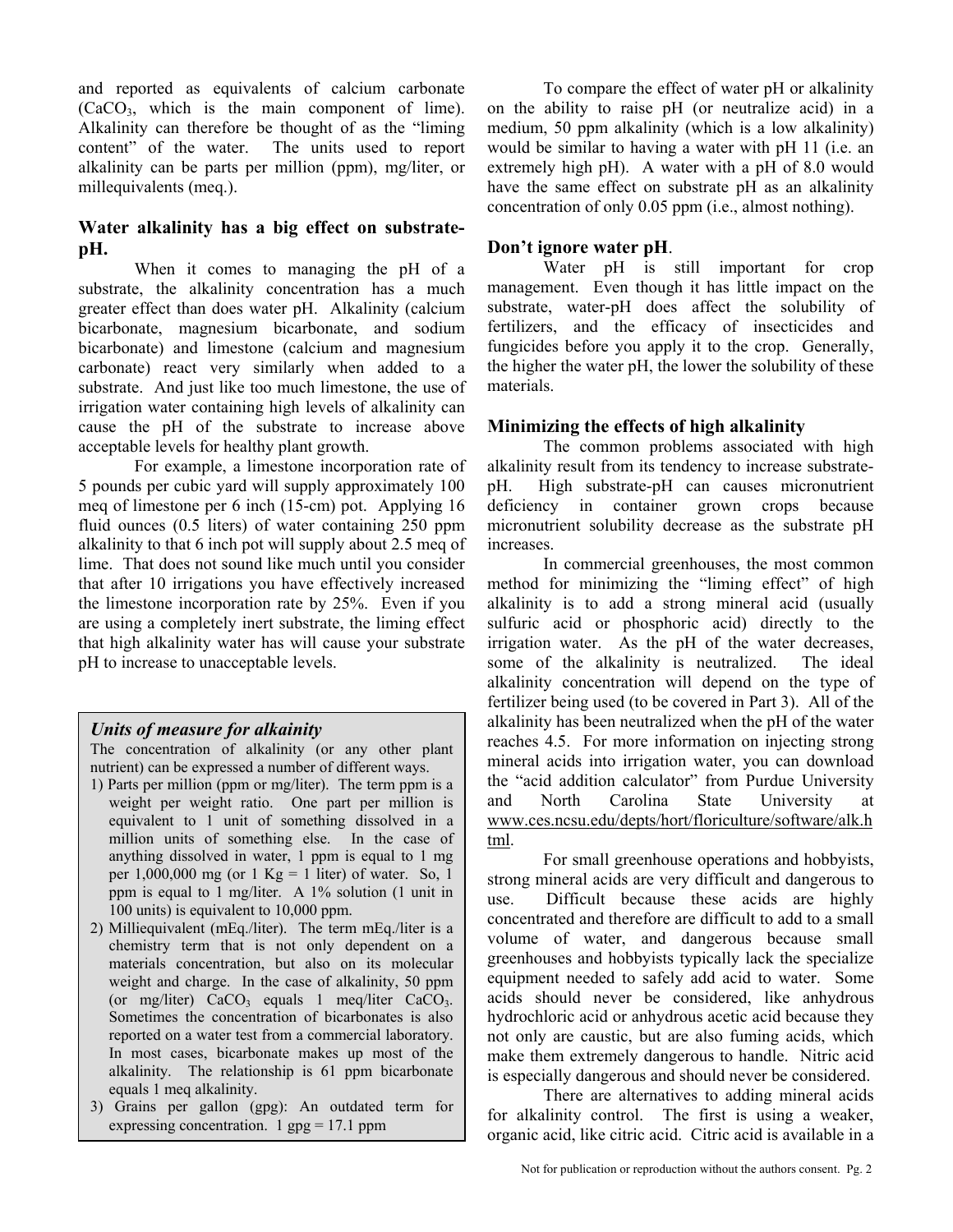pure granular form. A rate would be about 0.2 grams per gallon to remove 50 ppm alkalinity. Pre-mixed citric acid solutions (Seplex, GreenCare Fertilizer (815- 936-0096)) are also available for alkalinity control. Other organic acids like vinegar and lemon juice will also work, but because the concentration of acid in these materials is variable, for example, the acetic acid content in vinegar can range from 4% to 8% by weight, that the results that you get will not be consistent.

 Another option for alkalinity control is to use acidic fertilizers (to be covered in greater depth in Part 3). Fertilizers high in ammoniacal nitrogen produce an acidic reaction when added to the substrate, which can be used to neutralize the affect of water alkalinity. For example,  $20-20-20$  (69% NH<sub>4</sub>-N) has enough acidity to be used with water containing around 200 ppm alkalinity water without further acidification.

 There are several drawbacks to using fertilizer for alkalinity control. Fertilizers high in ammoniacal nitrogen may cause excessive growth and are not effective when the temperature of the substrate is less than 60°F. In addition, you lose flexibility because you can only choose commercial fertilizers based on ammonium content. For example, high ammonium fertilizers available to you may lack calcium or other key nutrients.

 Another option for alkalinity control is to change water sources. There are a number of sources, such as rain water or reverse osmosis purified water, that contain little if any alkalinity. Drawbacks to using alternative water sources include cost and storage problems. Changing water sources will also change the composition of the fertilizer solution applied to the crop.

### **Low alkalinity Effects**

 Not everybody in the world has irrigation water with high alkalinity. In the United States alone, there are a large number of growers in states like AL, AR, CA, CO, GA, HI, NC, NJ, NY, VA, and New England states that have alkalinity levels below 40 ppm without any acidification. Even in areas were high alkalinity is considered the norm, some growers have switched to low alkalinity sources such as reverse osmosis purified water or rain water.

 The primary problem associated with low alkalinity water is a tendency for substrate-pH to drop over time, which can cause micronutrient toxicity problems. Usually, low pH problems are a result of fertilizer selection. Fertilizers high in ammoniacal nitrogen are acidic, and without any alkalinity in the water to balance the reaction (resist lowering of pH), acidic fertilizers will tend to drive the substrate-pH down over time.

#### **What about Hardness?**

 Hardness is a measure of a water's ability to form scale in pipes, produce suds from soap, or to leave spots on leaves. Like alkalinity, the units used to report hardness are calcium carbonate equivalents  $(CaCO<sub>3</sub>)$ . However, while alkalinity is a measure of all chemical bases in the water (bicarbonates and carbonates), hardness is really a measure of the combined concentration of calcium and magnesium in the water because it is insoluble salts of ions, like calcium carbonate, that form scale. Another difference is that while alkalinity is an important measure in pH and nutritional management, hardness is not, because its combined concentration tells you little about a waters ability to supply nutrients to a plant.

 A water softener is typically used to remove hardness. What is occurring with hardness removal is that the calcium and magnesium ions are being replaced with an ion that doesn't cause scale, like sodium or potassium. However, with hardness removal, the carbonates and bicarbonates still remain in the water but they have been changed from calcium and magnesium bicarbonate to sodium or potassium bicarbonate. Thus, hardness removal has no effect on pH management. In comparison, with alkalinity control, an acid is used to neutralize the carbonates or bicarbonates, which will affect pH management, but the calcium and magnesium concentration remains unchanged.

### **What else is important in my water?**

 Electrical conductivity (EC, also know as conductivity or soluble salts) is a term used to measure the total concentration of salts in the water. The higher the EC, the more salts that are dissolved in the water. With irrigation water, EC is used to determine the potential risk for salt buildup when water is applied to a substrate. With fertilizer solutions, EC can be directly correlated with the concentration of individual nutrients (typically nitrogen) from a variety of fertilizer salts, or with the total concentration of nutrients supplied by a water-soluble fertilizer.

Electrical conductivity or EC units have changed over the years. Twenty years ago, the units for measuring EC were millimhos (mmhos) or micromhos (µmhos). Currently, the units used to measure EC are millisiemens/cm (mS/cm), microsiemens/cm (µS/cm), or decisiemens/m (dS/m). The conversion for all these units are 1000  $\mu$ mhos = 1000  $\mu$ S/cm=1 mmhos = 1  $mS/cm = 1$  dS/m.

 A term closely related to EC is total dissolved solids or TDS. A TDS meter measures the EC and then converts the measurement into ppm by multiply by a constant, usually 1 mS/cm  $= 1000$  ppm salts. The problem with TDS measurement is that the constant is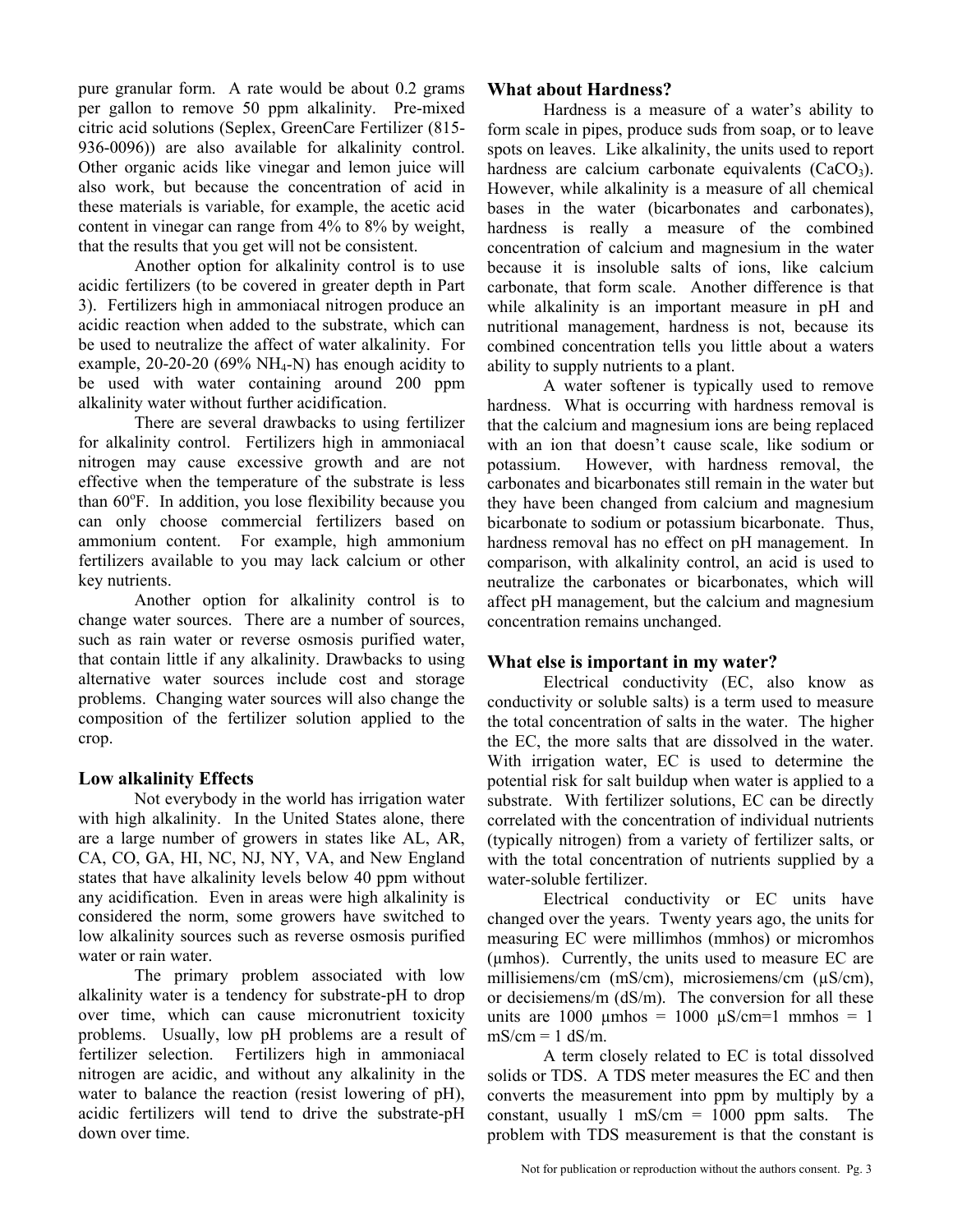based on one salt (potassium chloride) and therefore TDS measurements do a poor job estimating the actual concentration of fertilizer salts under most situations. It is important to remember that TDS measurements are used to determine the acceptability of drinking water, not fertilizer solutions. For these reasons, commercial greenhouses use EC measurements almost exclusively for fertility management

 Another important consideration is the concentration of individual plant nutrients. In general, irrigation water is not a significant source of the primary macronutrients nitrogen (N), phosphorus (P), or potassium (K), which are the numbers that you see on a bag or bottle of fertilizer. However, irrigation water can contain high levels of the nutrients calcium (Ca), magnesium (Mg), and sulfur (S). And just like alkalinity, the concentration of nutrients contained in the irrigation water can vary dramatically between different locations (Table 1).

 Since irrigation water can be an important source of calcium, magnesium, or sulfur, water can contribute a significant amount of the total concentration of these nutrients being applied to a crop. In other words, the water-soluble fertilizer that you apply (like 30-10-10) is not the only nutrient source. However, if you are using a very pure water source, like RO or rain water, the only source of these nutrients may be the fertilizer.

#### **Waste ions**

 Some ions contained in irrigation water are either not needed by the plant, or the plant requirement is so low that only small amounts are required. Examples of waste ions are sodium (Na) or chloride (Cl). Generally their presence in irrigation water at high concentrations increases the risk of salt build up in the substrate. Even calcium, magnesium, or sulfur can be considered a waste ion if their concentration is too high or it is difficult to balance their concentration in the nutrient solution with water-soluble fertilizer.

 With most ions (including Na, Cl, Ca, Mg, or S), excessive concentrations can be removed with reverse osmosis purification. High salt concentrations can also be managed by leaching at a heavier rate than the commonly recommended 20% to remove any excess salt build up. However, if you do use higher leaching rates, then you may also have to increase the fertilizer concentration because leaching washes out all salts from the container including essential plant nutrients.

Boron (B) is a special example of a waste ion. Even though it is an essential plant nutrient, the presence of boron in irrigation water at high concentrations can cause significant challenges. Unfortunately, the difference between deficient, adequate, and toxic levels of boron are very small. In general, it is recommended that the maximum concentration of boron in water used for plants be no more than 1.0 ppm.

Unlike most other waste ions, boron can not be effectively removed with reverse osmosis purification. Instead, the only option for managing excessive boron levels is to maintain a substrate pH above 6.0 and use calcium-based fertilizer. The idea is that the high pH and calcium will caused excess boron to precipitate out of the soil solution, making it unavailable to the plant. Another option for controlling high boron in the water is to change water sources.

High concentrations of iron (Fe) in the irrigation don't usually effect plant nutrition or pH management. However, iron can cause staining problems on plant leaves and other surfaces, and the presence of iron in the water can lead to the presence of iron-bacteria growing in the pipes, which can clog mist nozzles, or anything else with small openings. Water treatments that oxidize the water, such as treatments with ozone or potassium permanganate, can effectively remove iron from the water.

Fluoride (F) and chlorine  $(Cl<sub>2</sub>)$  are commonly added to municipal water at concentrations up to 4 ppm and can cause problems growing crops. Generally, high levels (above 1 ppm) of fluoride and chlorine can cause damage to the foliage (especially at the tip) and the flowers. These materials are easily removed from the water source by using an activated charcoal filter.

#### **Water testing is only a starting point**

Obtaining a water test is an important first step in determining if your fertility program will work, or if you need to reevaluate. Most water sources (with the exception of rain water) are susceptible to change. In commercial greenhouses, it is recommended to do a water analysis at least once a year, either to make sure that the water source is not changing, or if it is changing, to make adjustments in the nutrition program.

Equally important is understanding how your fertilizer affects pH and nutrition by itself, and through its interaction with your water. Next issue: fertilizer.